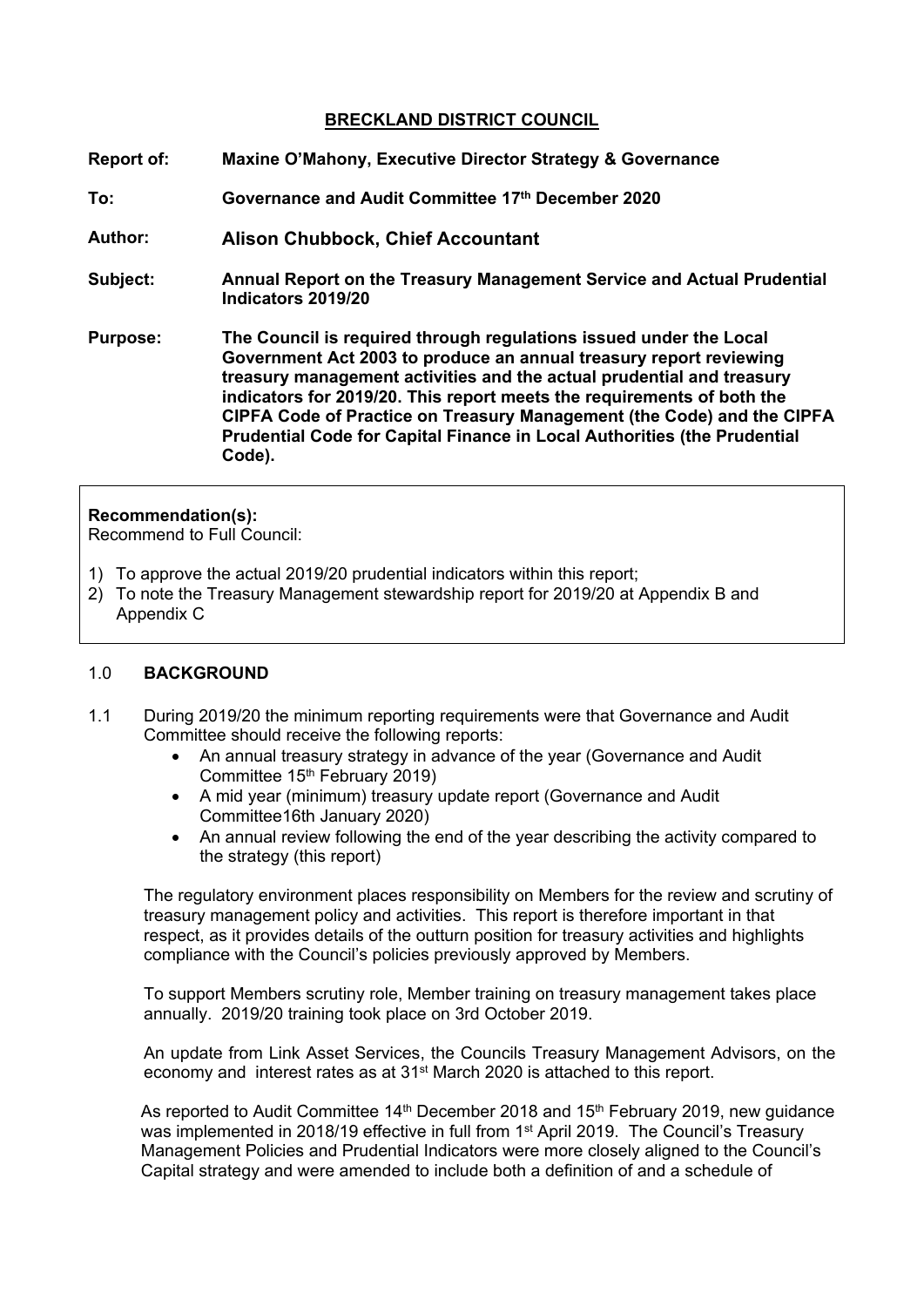financial and non-financial investments. New indicators were added to the Treasury Management Strategy for 19/20 to ensure the same robust procedures for the consideration of risk and return are applied to both financial and non-financial investments. These new indicators are therefore reported on in this outturn report.

Based on the time delay since 31<sup>st</sup> March 2020, the Link Services narrative as at 30<sup>th</sup> March 2020 is included at Appendix A which was the update at that time. However, the mid year report also being presented to this committee contains more up to date information on the latest forecast from Link.

#### 2.0 **OVERALL TREASURY POSITION AT 31ST MARCH 2020**

During 2019/20, the Council complied with its legislative and regulatory requirements. The key actual prudential and treasury indicators detailing the impact of capital expenditure activities during the year, with comparators, are as follows:

| Actual prudential and treasury<br>indicators               | 2018/19<br>Actual<br>£m   | 2019/20<br><b>Estimate</b><br>£m | 2019/20<br>Actual<br>£m |
|------------------------------------------------------------|---------------------------|----------------------------------|-------------------------|
| Actual capital expenditure                                 | 5.031                     | 6.439                            | 4.579                   |
| <b>Capital Financing Requirement</b><br>$(CFR)$ :          | Nil                       | Nil                              | Nil                     |
| Net borrowing                                              | Nil                       | Nil                              | Nil                     |
| <b>External debt</b>                                       | <b>Nil</b>                | Nil                              | Nil                     |
| Investments<br>Longer than 1 year<br>Under 1 year<br>Total | 0.027<br>23.379<br>23.406 |                                  | 0<br>23.828<br>23.828   |

NB: The 19/20 investments total excludes loans to Breckland Bridge which fall outside of the treasury reporting requirement. These loans enhance the Council's investment return. (Further details in Appendix B).

Other prudential and treasury indicators can be found at Appendix B. The Executive Director Commercialisation also confirms that no borrowing was undertaken for a capital purpose and the statutory borrowing limit (the authorised limit) was not breached.

The financial year 2019/20 continued the challenging investment environment of previous years; low investment returns and higher levels of counterparty risk. At 31 March 2020, the Council's external debt was Nil (Nil at 31 March 2019) and its investments totalled £23.828m (£23.406 at 31 March 2019).

### 3.0 **OPTIONS**

- 3.1 Recommend to Full Council to approve the actual 2019/20 prudential indicators within the report and note the treasury management stewardship report for 2019/20.
- 3.2 Make changes before recommending to Full Council to approve the actual 2019/20 prudential indicators within the report and note the treasury management stewardship report for 2019/20 as presented and make changes.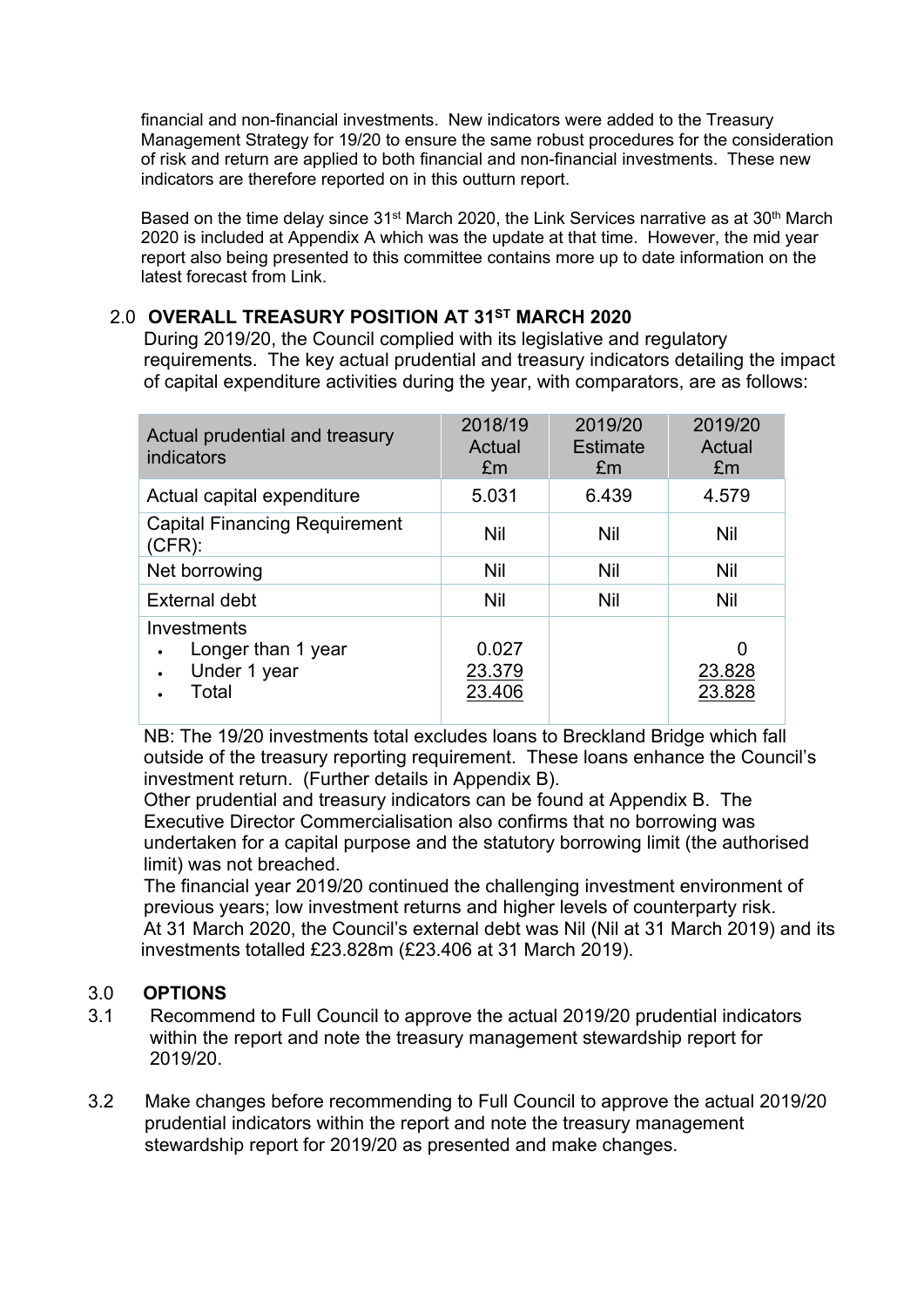# 4.0 **REASONS FOR RECOMMENDATION(S)**

4.1 To meet the requirements of both the CIPFA Code of Practice on Treasury Management and the CIPFA Prudential Code for Capital Finance in Local Authorities.

# 5.0 **EXPECTED BENEFITS**

5.1 The Council is required through regulation to report the outturn position for last year. By approving the outturn report, this will ensure the Council has confirmed compliance with regulations and has identified the starting position for treasury activity in the forthcoming year.

# 6.0 **IMPLICATIONS**

In preparing this report, the report author has considered the likely implications of the decision - particularly in terms of Carbon Footprint / Environmental Issues; Constitutional & Legal; Contracts; Corporate Priorities; Crime & Disorder; Equality & Diversity/Human Rights; Financial; Health & Wellbeing; Reputation; Risk Management; Safeguarding; Staffing; Stakeholders/Consultation/Timescales; Transformation Programme; Other. Where the report author considers that there may be implications under one or more of these headings, these are identified below.

# 6.0 **Constitutional & Legal**

6.1.1Local Government Act 2003

### 6.2 **Corporate Priorities**

6.2.2 This is a report required by regulation and is financial in nature

### 6.3 **Financial**

6.3.1 This is a report required by regulation and is financial in nature

### 6.4 **Reputation**

6.4.1 This is a report required by regulation and is financial in nature

# 6.5 **Risk Management**

6.5.2 Risks are included in the report and appendices

### 6.6 **Stakeholders / Consultation / Timescales**

6.6.2 This is a report required by regulation and is financial in nature

# 7 **ACRONYMS**

- 7.2 CIPFA Chartered Institute of Public Finance & Accountancy
- 7.3 CFR Capital Financing Requirement
- 7.4 MHCLG Ministry for Housing, Communities & Local Government
- 7.5 LIBID London Interbank Bid rate
- 7.6 MRP Minimum Revenue Provision
- 7.7 PFI Public Finance Initiative